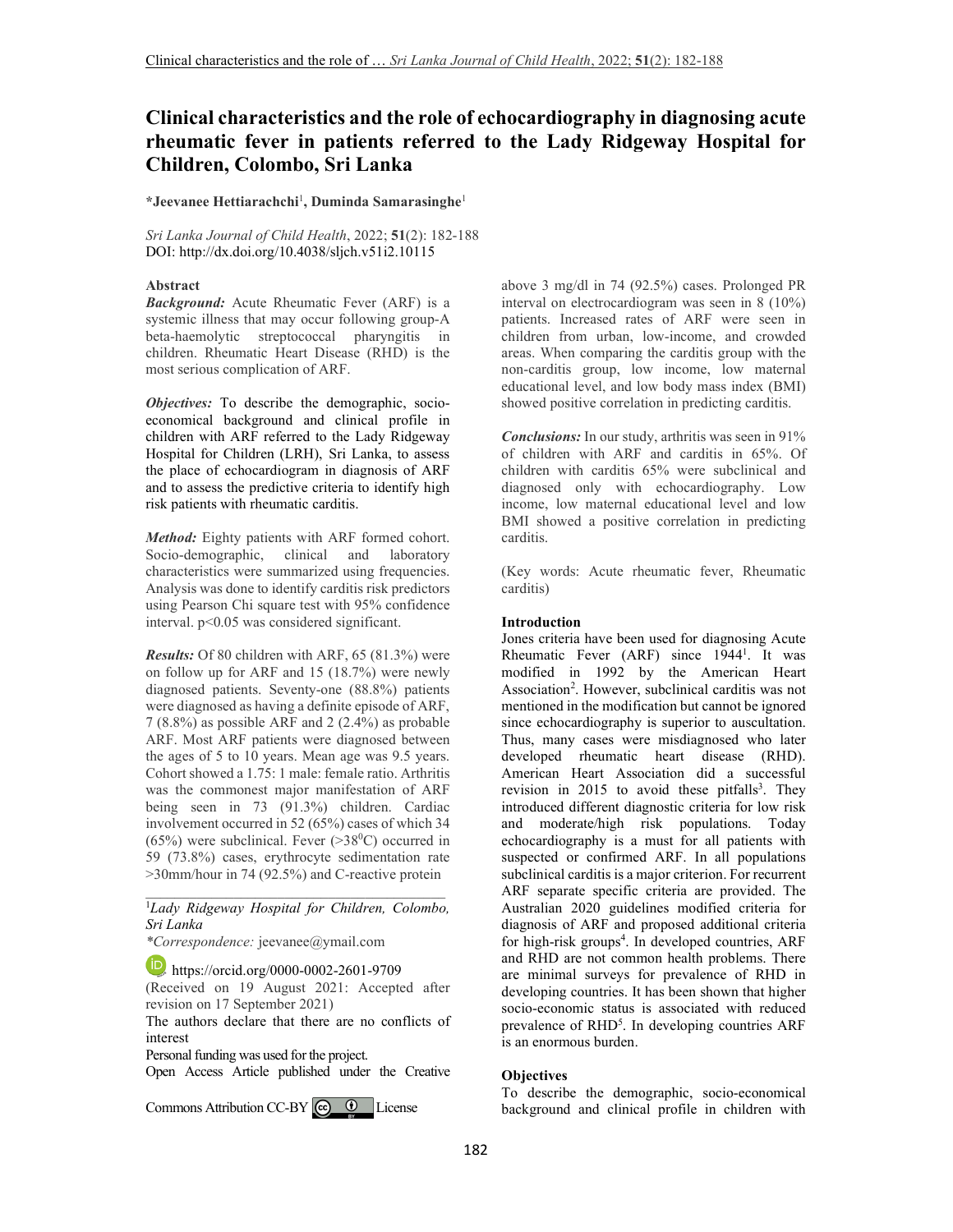ARF referred to the Lady Ridgeway Hospital for Children (LRH), Sri Lanka, to assess the place of echocardiogram in diagnosis of ARF and to assess the predictive criteria to identify high risk patients with rheumatic carditis

#### **Method**

This is an observational cross-sectional study of patients diagnosed as ARF at LRH, Colombo, Sri Lanka. All patients with ARF referred to LRH from 2020 August to 2021 August were included in study. Children with suspected ARF without clinical criteria and negative echocardiography were excluded. No sample size was calculated as all children registered during the study period were eligible for inclusion. A data collection sheet in the format of a questionnaire was used to assess demographic data of the patient. All other data were collected from patient's referral letters, relevant hospital records and their clinic books at the time of first diagnosis. If the child was admitted to another hospital, data were collected from the relevant hospital records.

*Ethical issues:* Approval for the study was obtained from the Ethical Review Committee of the Sri Lanka College of Paediatricians (Ref. No. SLCP/ ERC/ 2020/18). Permission to conduct the study was obtained from the relevant authorities, including the ethical review committee at LRH, Colombo, Sri Lanka. Participation was voluntary after obtaining written informed consent from the legal guardians/ parents and written informed assent from children over 12 years of age**.** Adequate privacy was maintained during data collection and storage.

*Statistical analysis:* Data were analysed using SPSS. Socio-demographic, clinical and laboratory characteristics were summarized using frequencies and percentages. Analysis was performed to identify carditis risk predictors using a bivariate model with Pearson Chi square test with 95% confidence interval.  $p<0.05$  was considered statistically significant. Graphs and tables were used to summarize data.

#### **Results**

A total of 80 patients with ARF referred to the Cardiology Department at LRH formed the cohort of this study. Of the children with ARF, 65 (81.3%) were being followed up for ARF and 15 (18.7%) were newly diagnosed patients. Diagnosis of ARF was based on modified Jones criteria with evidence

of preceding recent streptococcal infection. All patients were examined according to a standard protocol consisting of a detailed medical history, general and special tests, including<br>electrocardiogram (ECG), Doppler electrocardiogram (ECG), echocardiography, throat culture for Group-A betahaemolytic streptococci and anti-streptolysin-O titre (ASOT). Seventy-one (88.8%) patients were diagnosed as definite episodes of ARF, 7 (8.8%) as possible ARF and 2 (2.4%) as probable ARF. Table 1 demonstrates the age and gender of patients with ARF. The mean age at presentation was 9.5 years. The cohort showed a 1.75: 1 male: female ratio. Ethnic distribution of the sample is demonstrated in figure 1.

 **Table 1**  *Age and gender of ARF patients (n=80)* 

| Parameter                 | n(%)      |
|---------------------------|-----------|
| Age at diagnosis (months) |           |
| $1 - 59$                  | 01(01.3)  |
| 60-131                    | 47 (58.8) |
| 132-191                   | 32(40.0)  |
| Gender                    |           |
| Male                      | 51 (63.8) |
| Female                    | 29(36.2)  |

*ARF: Acute rheumatic fever* 



Figure 1: Ethnic distribution

Figure 2 demonstrates the geographic distribution of the patients with ARF who were referred to the LRH cardiology department. Of the patients 27.5% were from the Colombo district, 18.8% from the Gampaha district and 16.3% from the Puttalam district. As LRH is a tertiary care centre, ARF patients who need cardiac surgery will be coming to LRH from certain districts. Therefore, it will not represent the actual burden of disease of other provinces where paediatric cardiologists will manage them.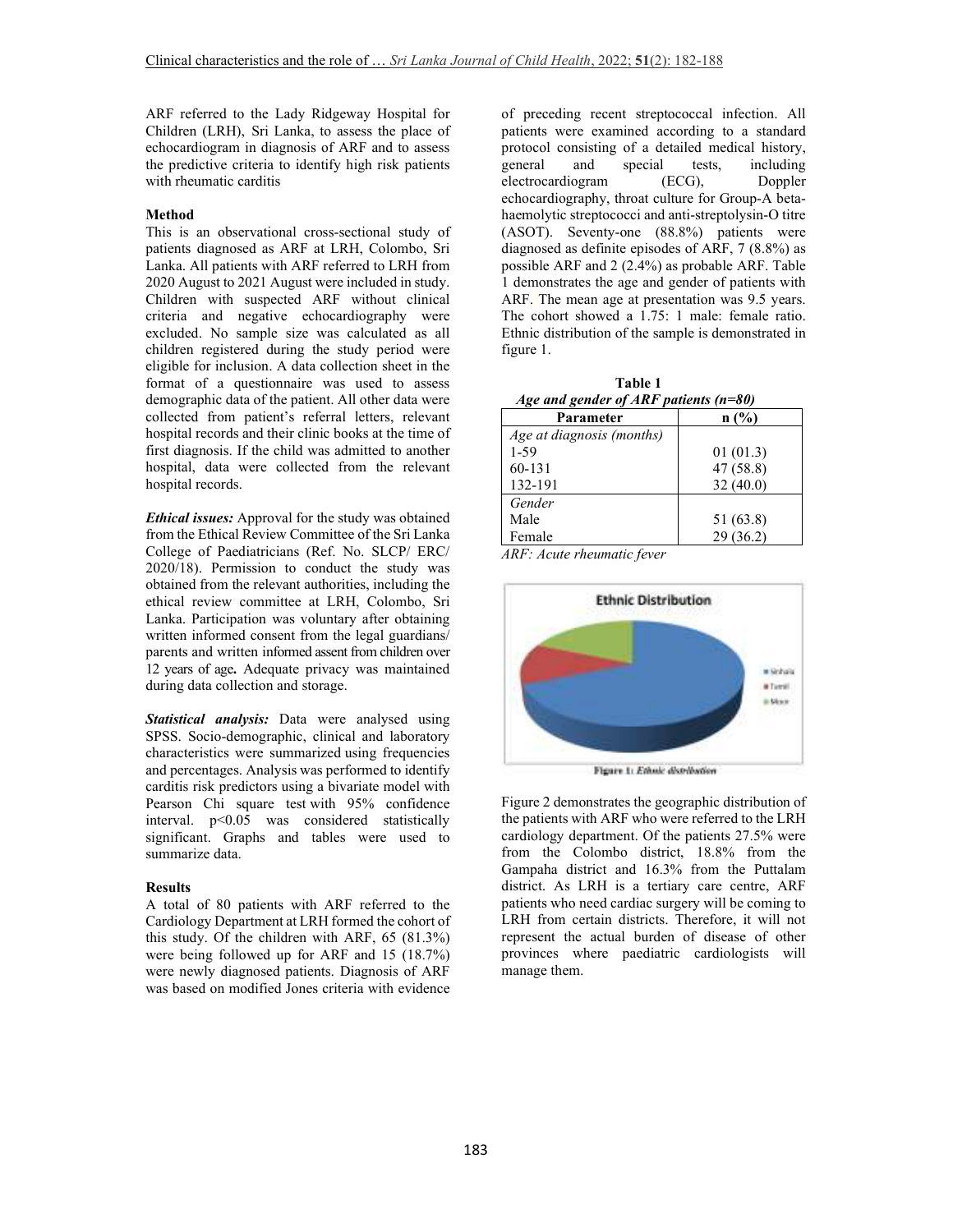

Figure 2: Geographic distribution of patients with acute rheumatic fever referred to the Lady Ridgeway Hospital for Children, Colombo, Sri Lanka

In 47 (58.8%) cases, arthritis was associated with carditis. In 26 (32.5%) cases, arthritis was the only major Jones criterion. Arthritis associated with chorea and carditis was present in one (1.3%) case. None of the cases demonstrated arthritis alone with chorea as the major criteria. Of the patients with arthritis 39 (48.8%) had polyarthritis, and 7 (8.8%) had mono-arthritis.

Cardiac involvement was documented in 52 (65%) cases; it occurred alone in 4 (5%), with arthritis in 47 (58.8%), and with chorea in 1 (1.3%) patient. Among the 52 patients with carditis, 34 (65%) were subclinical carditis while 18 (34.6%) had clinical manifestations. The pattern of cardiac involvement was valvular in the majority. It was severe in the 6 (11.5%) cases who were referred for early surgery due to severe mitral regurgitation with significant left atrial and left ventricular dilatation and in the 13 (25%) cases who were started on anti-heart failure medications. The involvements of the mitral valve alone occurred in 40 (76%) cases in the form of mitral regurgitation (MR), while both aortic and mitral regurgitation were present in 12 (23%) cases, aortic valve regurgitation (AR) alone not being observed in any of the patients.

All children with rheumatic carditis were treated with a high dose of aspirin in the initial period and 2 (2.5%) needed oral steroids at the acute stage. The indications to start steroids in these children were heart failure and progression of valve lesion in spite of a high dose of aspirin. Table 2 shows the frequency of Jones criteria in patients with ARF.

| Jones criteria in patients with $ARF(n=80)$ |           |  |
|---------------------------------------------|-----------|--|
| Criteria                                    | n(%)      |  |
| <b>Major Jones criteria</b>                 |           |  |
| Carditis                                    | 52 (65.0) |  |
| Arthritis                                   | 73 (91.3) |  |
| Chorea                                      | 02(02.5)  |  |
| Subcutaneous nodules                        | 0(0)      |  |
| Erythema marginatum                         | 0(0)      |  |
| <b>Minor Jones criteria</b>                 |           |  |
| Clinical findings                           |           |  |
| Fever more than $38^{\circ}$ C              | 59 (73.8) |  |
| Arthralgia                                  | 27(66.3)  |  |
| Laboratory findings                         |           |  |
| Raised $ESR > 30$ mm/hour                   | 74 (92.5) |  |
| Raised CRP above 3 mg/dl                    | 74 (92.5) |  |
| Prolonged PR interval on ECG                | 08 (10.0) |  |

 **Table 2** 

*ARF: Acute rheumatic fever* 

All 80 patients had evidence of a preceding streptococcal infection in the form of raised ASOT. Throat culture for Group-A beta-hemolytic streptococci was done only in two patients and both were positive. Clinical evidence of preceding pharyngitis was noted in 65 (81.3%) patients. None had clinical evidence of scarlet fever. Recommended antibiotic treatment for recommended duration for preceding streptococcal infection was administered in 11 (13.8%) children. It is likely that manifestations of pharyngitis were interpreted as those of viral aetiology and antibiotic therapy was not administered in 12 (15%) patients. Fifteen (18.8%) patients had not been symptomatic prior to diagnosis of ARF. Amoxicillin was the commonest antibiotic therapy used in 26 (47%) patients followed by cephalexin in 6 (11%) and azithromycin in 5 (9.4%). A positive family history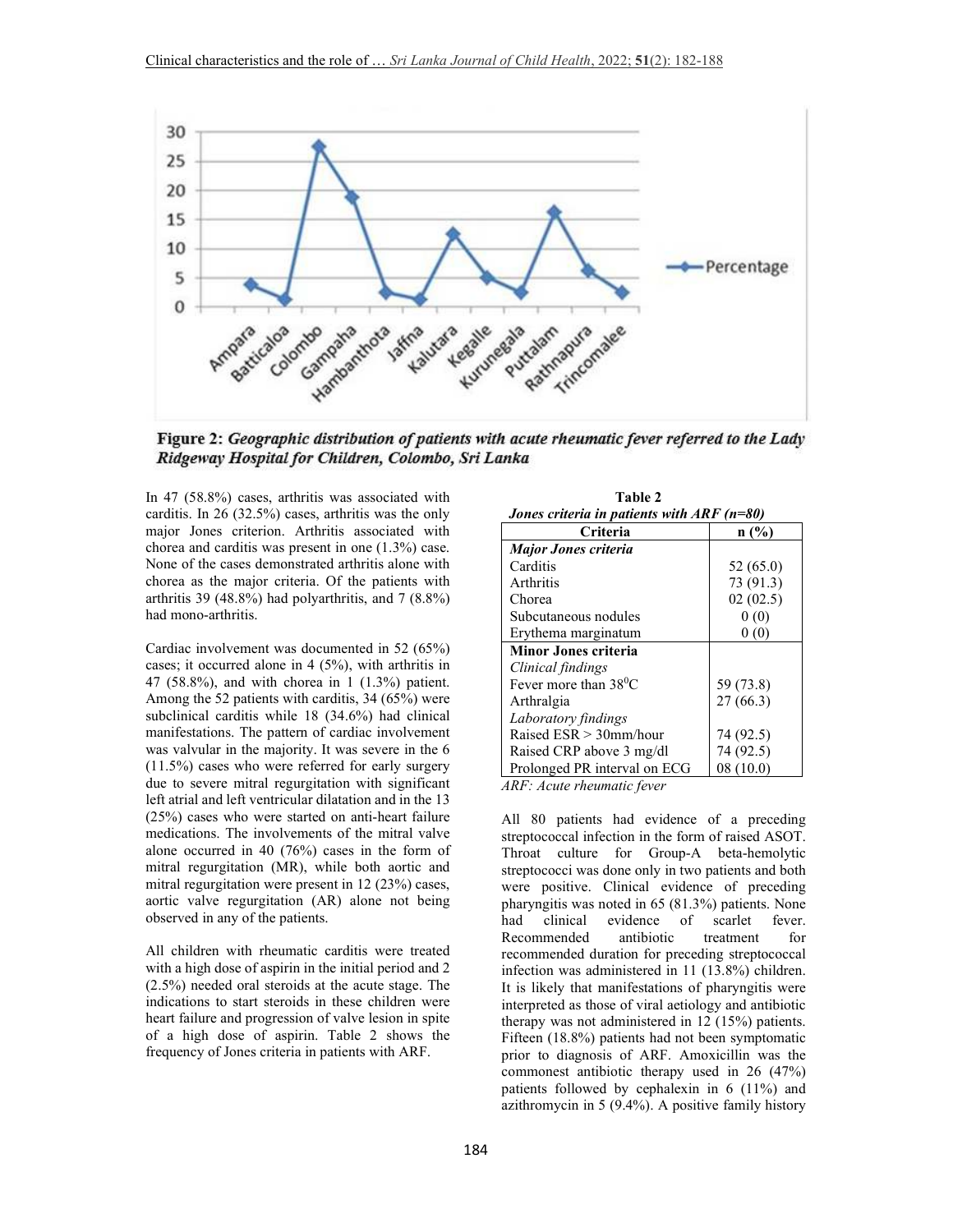of ARF was determined in one (1.3%) patient. Penicillin was administered intramuscularly in 78 (97.5%) children. Oral penicillin was administered in 2 (2.5%) children due to poor compliance to IM injection. Other antibiotics were not used in the study group. Fatal cases were not reported among the ARF patients.

Environmental and social factors associated with ARF were analysed in the study group. Of the 80 children with ARF, body mass index (BMI) was less than the  $5<sup>th</sup>$  centile in 38 (47.5%), normal in 32 (40%), overweight in 9 (11.3%) and obese in one (1.3%). Sixty (75%) patients had five or more people per house and 3 (3.8%) had three or less people at home.

More than two people per living room was observed in 39 (48.8%) patients; 34 (42.5%) children were living two per room and one per room was observed in  $7(8.8\%)$  patients. In  $47(58.8\%)$  cases there were two children at home including the index case and in 14 (17.5%) cases there was only the index patient between 5-15 years of age. In 19 (23.75%) cases there were three or more children, including the index patient between 5-15 years of age. Separate kitchen for cooking was observed in 66 (82.5%) cases and no separate kitchen for cooking in 14  $(17.5\%)$ . In 66 (62.5%) cases there was adequate gas emission at the kitchen but in 14 (17.5%) there was no gas emission at all. Passive smoking at home was observed in 42 (52.5%) cases. Majority of the 42 patients were from a low-income family receiving less than 25,000 per month. Figure 3 demonstrates the family income distribution of the children with ARF.



Figure 3: Family income per month

Most children with ARF had a low parental educational level.

Figure 4 demonstrates the pattern of parental educational level of the children with ARF.



When comparing the carditis group with the noncarditis group, low family income, low maternal educational level and low BMI showed positive correlation in predicting cardiac involvement (Table 3). However, age, gender, number of people per house, smoking, presence of arthritis, type of arthritis, presence of chorea, erythema marginatum, subcutaneous nodules, fever, elevated CRP and ESR did not demonstrate statistically significant correlation with cardiac involvement in the study population (Table 3).

| Factor                           | p value |
|----------------------------------|---------|
| Age category                     | 0.25    |
| Gender                           | 0.124   |
| Body mass index category         | 0.017   |
| Number of people per house       | 0.12    |
| Smoking                          | 0.122   |
| Family Income                    | 0.039   |
| Maternal education               | 0.015   |
| Paternal education               | 0.058   |
| Presence of arthritis            | 0.709   |
| Type of arthritis                | 0.304   |
| Presence of chorea               | 0.285   |
| Presence of subcutaneous nodules |         |
| Presence of erythema marginatum  |         |
| Degree of fever                  | 0.97    |
| C-reactive protein               | 0.061   |
| Erythrocyte sedimentation rate   | 0.054   |

 **Table 3**  *Variables predicting cardiac involvement in ARF* 

*ARF: Acute rheumatic fever* 

#### **Discussion**

ARF is a systemic illness that may occur following group-A beta-haemolytic streptococcal pharyngitis in children. RHD, the most serious complication of ARF, is believed to result from an autoimmune response. Sex predominance of ARF varies in different parts of the world. There was female predominance in Nepal (64%) and Nigeria  $(52\%)^{6,7}$ . Male predominance was seen in Lebanon  $(58\%)$ <sup>8</sup>. In a study in Sri Lanka ARF and RHD were commoner in boys<sup>9</sup>. Our study shows male predominance (63%) similar to a previous study done at LRH  $(57%)^9$ . ARF is common in the 5-15year age group. Mean age of diagnosis varies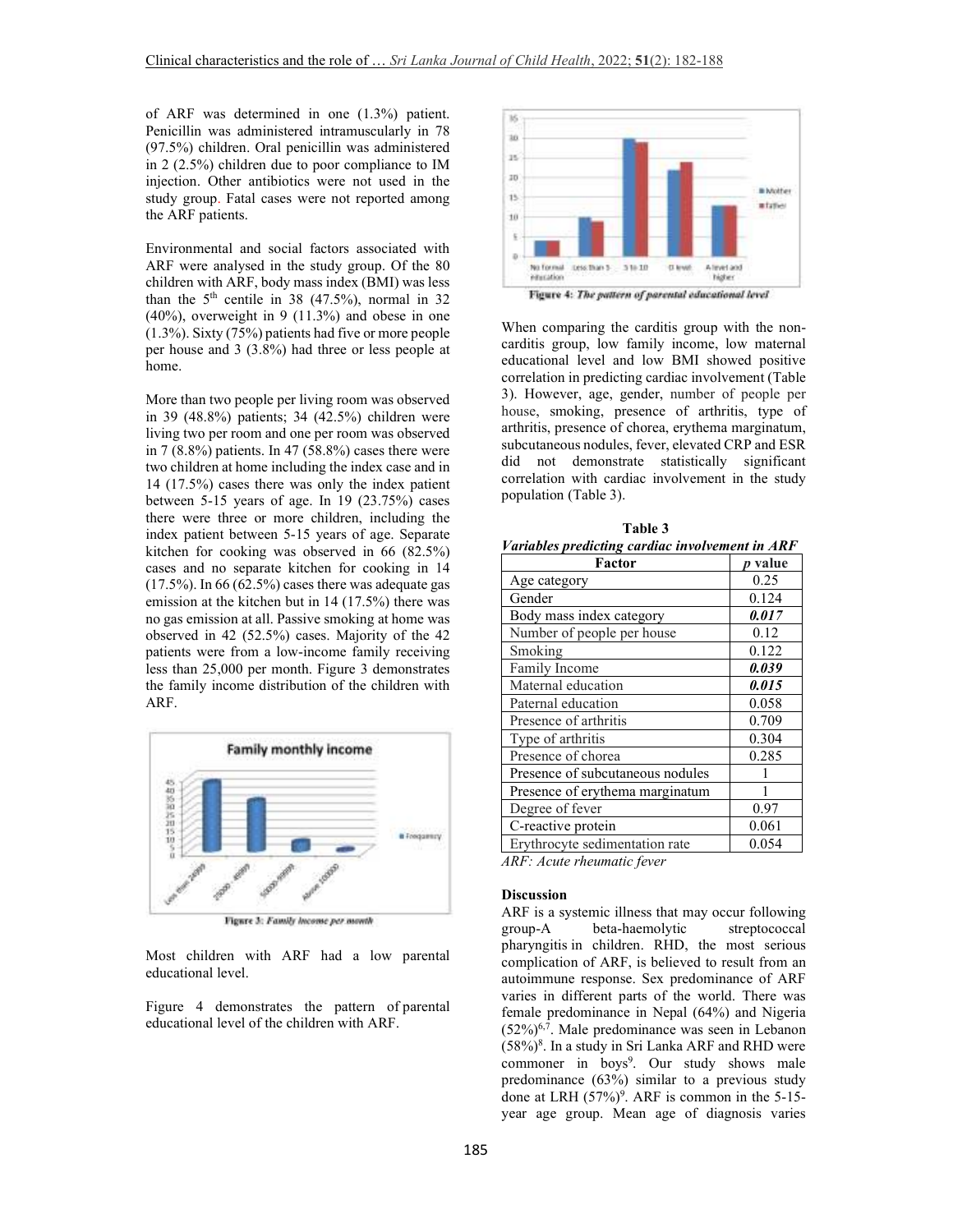between studies. In the Nepal study the mean age of diagnosis was 11.9 years and the youngest age of diagnosis was 5.9 years<sup>6</sup>. In our study mean age of diagnosis was 9.5 years with high prevalence in the 5-10-year age group. This may indicate that in our context younger populations are exposed to more group-A streptococcal disease.

Of the 80 patients 27.5% were from the Colombo district, 18.8% from the Gampaha district and 16.3% from the Puttalam district. As LRH is a tertiary care centre, ARF patients who need cardiac surgery only will be coming to LRH from certain districts. Therefore, the above distribution does not reflect the true distribution of ARF in Sri Lanka.

Arthritis was the major manifestation of ARF in this series in 73 (91.3%) children, similar to other studies<sup>10</sup>. Frequency of isolated arthritis as presenting symptom was 26 (32.5%) in this series similar to other studies<sup>11</sup>. Seven  $(8.8\%)$  children presented as mono-arthritis similar to a previous study<sup>12</sup>. Although 26 (32.5%) children with isolated arthritis as a major criterion in association with minor criteria like fever and elevated ESR plus evidence of a recent streptococcal throat infection were included in our series, such children could be misdiagnosed as post-streptococcal reactive arthritis by other physicians.

Frequency of carditis in this series was 52 (65%) similar to other studies<sup>10,13</sup>. Mild carditis occurred in 46 (88.5%) children, 19 (36.5%) of whom developed severe carditis. Six (11.5%) cases were referred for early surgery due to severe mitral regurgitation with significant left atrial and left ventricular dilatation. However, our study shows that those needing surgical correction had to wait for a longer period due to non-availability of surgical correction on time. MR was the commonest echocardiographic finding in our study population similar to other studies<sup>6,9</sup>. MR and AR were the common findings in ARF while isolated aortic valve regurgitation was not reported in this series.

Increased rate of ARF was seen in children from urban, low-income, and crowded areas. Crowded living conditions, which are conductive to spread of respiratory infections, continue to be a predisposing factor. In addition, the associated poverty and low parental educational level leads to a delayed access to medical care. These socio-demographic features of our patients were similar to those from other  $countries^{10,14,15}$ . In addition, malnourishment was shown to be associated with development of ARF in our study.

Lack of a history of preceding pharyngitis in 15 (18.8%) children in this series, similar to other series $10,16$ , is an important factor for persistence of ARF in the community; this is in addition to another important factor namely, poor compliance of patients to a full 10-day course of oral penicillin for treatment of bacterial pharyngitis<sup>17,18</sup>. Therefore, to optimise primary prevention of ARF, mass education of the population in general and the children in particular, is necessary using all resources available, including media.

As chest infections are now known to be strongly linked with air pollution, we investigated whether RHD might also be associated with air pollution. In our study we found that passive smoking was associated with 42 (52.5%) cases of ARF. The idea is supported by experimental work suggesting that air pollution impairs immune function. Domestic smoke exposure may increase the severity of streptococcal throat infections, so increasing the likelihood of developing RHD<sup>19</sup>.

Carditis and resultant chronic RHD are the most serious manifestations of ARF and account for essentially all the associated morbidity and mortality<sup>20</sup>. RHD remains the commonest acquired heart disease in children in developing countries although its incidence had declined in developed countries over the past few decades. Not only increased incidence but also late presentation leading to severe valvular involvement contribute to the significant burden on paediatric cardiology and paediatric cardiac surgery units in developing countries. Cardiac involvement is reported to occur in 30-70% of patients with their first attack of ARF and higher rates and increasing severity with recurrence<sup>20</sup>. It is established that recurrent RF increases the risk of  $RHD^{20}$ . However, the role of other factors contributing to development of carditis are not clearly defined. A study in Ukraine, considered a low-risk population with an incidence of ARF of one per 100, 000 population, showed that rural residence, which is associated with worse social conditions, was a significant risk factor for development of RHD<sup>21</sup>. Gender, employment status of parents, age, family status and overcrowding (number of people per house) did not have a significant influence on the development of RHD. In our study, when comparing the carditis with the noncarditis group, low family income, low maternal educational level and low BMI showed positive correlation in predicting cardiac involvement. However, age, gender, number of people per house, smoking, presence of arthritis, type of arthritis, presence of chorea, erythema marginatum, subcutaneous nodules, fever, elevated CRP and level of ESR did not demonstrate statistically significant correlation with cardiac involvement in ARF in the study population.

RHD in children still contributes a significant burden on cardiology and cardiac surgery in Sri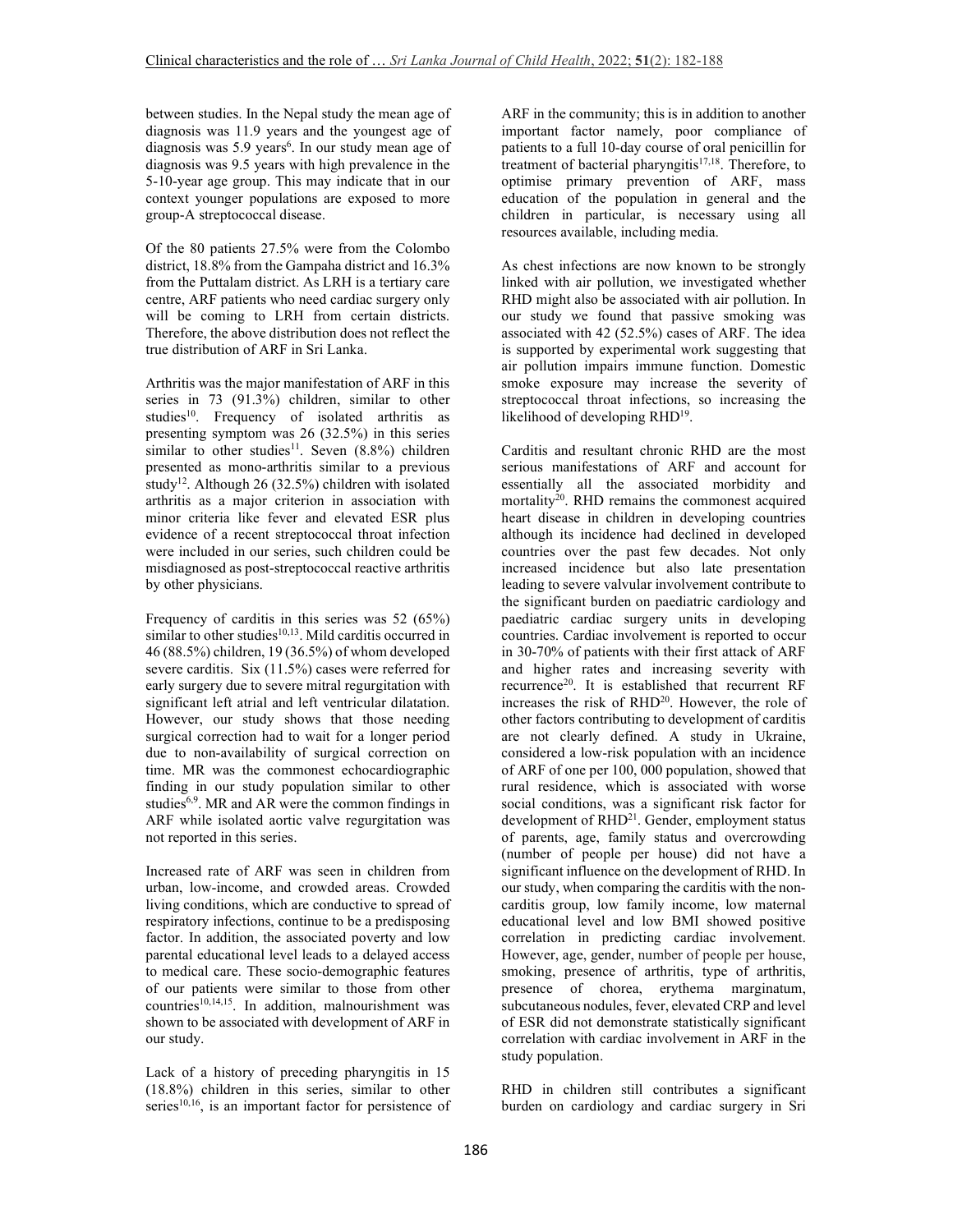Lanka. Echocardiography must be done in all patients with suspected or confirmed ARF as there might be subclinical carditis. Increased rate of ARF was seen in children from urban, low-income, and crowded areas. Inadequate or lack of antibiotic treatment of streptococcal pharyngitis and undernutrition could potentially contribute to the ARF risk. To optimise primary prevention of ARF, mass education of the population in general and children in particular, is necessary using all resources available including the media especially in high risk areas.

There were some limitations. The data were collected from patients who were admitted or referred to LRH, Colombo Sri Lanka. In Sri Lanka LRH is the main tertiary care hospital for children with all the paediatric sub-specialities. However, paediatric cardiology services are available at Jaffna, Kurunegala, Kandy and Galle where ARF will be managed without referring to LRH. Thus, ARF cases from the above areas were not included in our study. Therefore, the study sample is not representative of ARF in Sri Lanka.

# **Conclusions**

In our study, arthritis was seen in 91% of children with ARF and carditis in 65%. Of the children with carditis 65% cases were subclinical and were diagnosed only with echocardiography. Low income, low maternal educational level and low BMI showed a positive correlation in predicting cardiac involvement.

#### **References**

- 1. Jones TD. The diagnosis of rheumatic fever. *JAMA* 1944; **126**: 481-4. https://doi.org/10.1001/jama.1944.028504 30015005
- 2. Guidelines for diagnosis of rheumatic fever. Jones Criteria, 1992 update. Special Writing Group of the Committee on Rheumatic Fever, Endocarditis, and Kawasaki Disease of the Council on Cardiovascular Disease in the Young of the American Heart Association. *Journal of the American Medical Association* 1992; **268**(15): 2069–73. https://doi.org/10.1001/jama.268.15.2069 PMid: 1404745
- 3. Gewitz M, Baltimore R, Tani L, *et al*. Revision of the Jones Criteria for the Diagnosis of Acute Rheumatic Fever in the Era of Doppler Echocardiography: A Scientific Statement from the American Heart Association. *Circulation* 2015; **131**: 1806–18.

https://doi.org/10.1161/CIR.00000000000 00205 PMid: 25908771

- 4. The 2020 Australian guideline for prevention, diagnosis and management of acute rheumatic fever and rheumatic heart disease (3rd edition).
- 5. Steer AC, Carapetis JR, Nolan TM, Shann F. Systematic review of rheumatic heart disease prevalence in children in developing countries: the role of environmental factors. *Journal of Paediatrics and Child Health* 2002; **38**(3): 229-34. https://doi.org/10.1046/j.14401754.2002.0 0772.x PMid: 12047688
- 6. Sharma P, Shakya U, Sunita KC, Shrestha M. Clinical profile and management in children with rheumatic heart disease in a tertiary cardiac care centre of Nepal. *Nepalese Heart Journal* 2016; **13**(2): 33-6. https://doi.org/10.3126/njh.v13i2.15562
- 7. Sani MU, Karaye KM, Borodo MM. Prevalence and pattern of rheumatic heart disease in the Nigerian savannah: an echocardiographic study. *Cardiovascular Journal of Africa* 2007; **18**(5): 295–9.
- 8. Bitar FF, Hayek P, Obeid M, Gharzeddine W, Mikati M, Dbaibo GS. Rheumatic fever in children: A15-year experience in a developing country. *Pediatric Cardiology*  2000; **21**(2) 119-22. https://doi.org/10.3126/njh.v13i2.15562
- 9. de Silva KSH. Changing pattern of rheumatic fever in a paediatric ward: then and now. *Sri Lanka Journal of Child Health* 2010; **39**: 17-21. https://doi.org/10.4038/sljch.v39i1.1629
- 10. Al-Eissa YA, Al-Zamil FA, Al Fadley FA, Al Herbish AS, Al-Mofada SM, Al-Omair AO. Acute rheumatic fever in Saudi Arabia: mild pattern of initial attack. *Pediatric Cardiology* 1993; **14**(2): 89–92. https://doi.org/10.1007/BF00796986 PMid: 8469638
- 11. Williamson L, Bowness P, Mowat A, Ostman-Smith I. Lesson of the week: difficulties in diagnosing acute rheumatic fever-arthritis may be short lived and carditis silent. *BMJ* 2000; 320: 362–5.